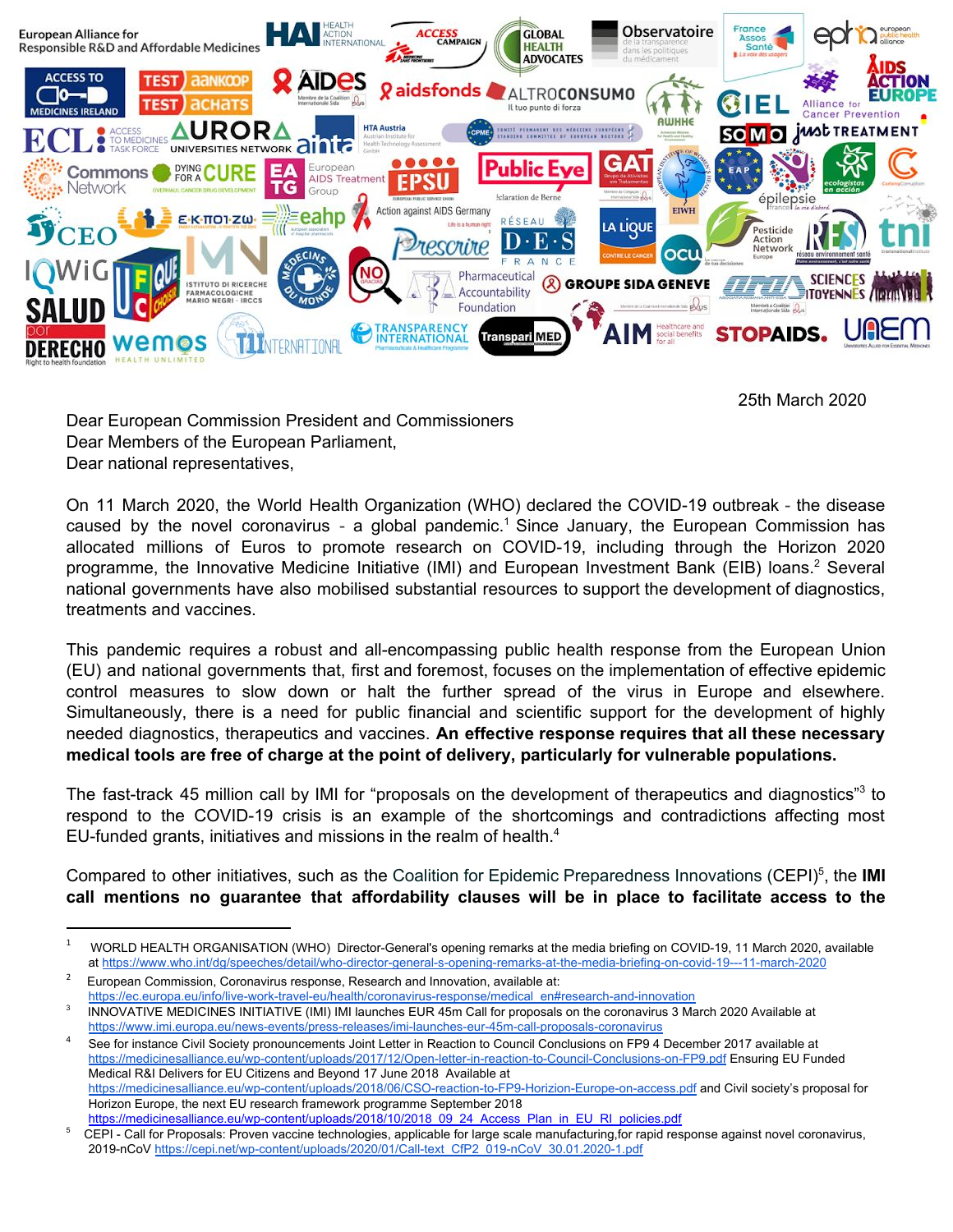**eventual end product**. In addition, EC funding does not **bar the issuing of exclusive exploitation licences, despite the risk they pose to supply in the face of high demand during this pandemic**. In the current situation, rapid and widespread access to diagnostics and treatments is critical. With public health system resources already overstretched, economic sustainability should not be further imperiled by excessive prices of medicines and vaccines.

Given the high global demand, **these healthcare technologies will need to be made available to patients and healthcare workers on an unprecedented scale** . As delays will cost lives, this requires a thorough rethinking of how production of effective products can rapidly be upscaled to meet demand after market authorisation, and how potential financial barriers to accessing the tools in Europe and elsewhere can be removed. **Given the public health urgency, we cannot allow a 'business as usual' approach in which market dynamics dictate price setting at the expense of rapid access, and where financial considerations - rather than public health - guide where and when products will be available.**

**We strongly recommend that the EU institutions and national governments incorporate collective, pro-public safeguards, such as transparency regarding public contributions, accessibility and affordability clauses and non-exclusive licences for exploitation of end-result products, in current**  and future funding calls and investments. Such steps would increase public accountability and limit the shortcomings of market exclusivity associated with a single exclusive licence - such as excessively high prices or over-reliance on a single source, which can increase the possibility of shortages. **These measures will eventually ensure the vaccines and treatments for the coronavirus reach those who need them and save numerous lives.**

We also ask the European Commission and national governments to **uphold their commitment to transparency and good governance**, which is even more important during this crisis. We expect the European Parliament to closely follow the results of the EU financial support to R&D and the eventual delivery of results. We count on national governments to promote and support the work of public research institutions in the fight against the pandemic.

Not only are these measures vital for tackling the challenges of dealing with this global pandemic, but they will set the precedent that **it is high time for health needs to take priority over profit. The mistakes in responding to previous epidemics cannot be repeated. The COVID-19 pandemic is a wake-up call for us all. By adopting these measures national governments and the EU will be better prepared for future epidemics and pandemics. It is not a matter of if, but when.**

The organisations supporting this letter, believe that while the EU and national governments ramp up their response to this public health crisis, **neither the undeniable urgency of the situation nor the daunting seriousness of the current threat can be a reason to circumvent accountability and jeopardise transparency in the spending of public resources in the protection and promotion of public health.** 

**We hope you will take our concerns into account and are ready to discuss further how our recommendations can be incorporated into current and future research calls and public investments.**

*This letter is supported by 61 organisations and it was coordinated by Health Action International (HAI) and the European Alliance for Responsible R&D and Affordable Medicines* 

**Contact**  Viviana Galli - [viviana@medicinesalliance.eu](mailto:viviana@medicinesalliance.eu)  Jaume Vidal - [Jaume@haiweb.org](mailto:Jaume@haiweb.org)